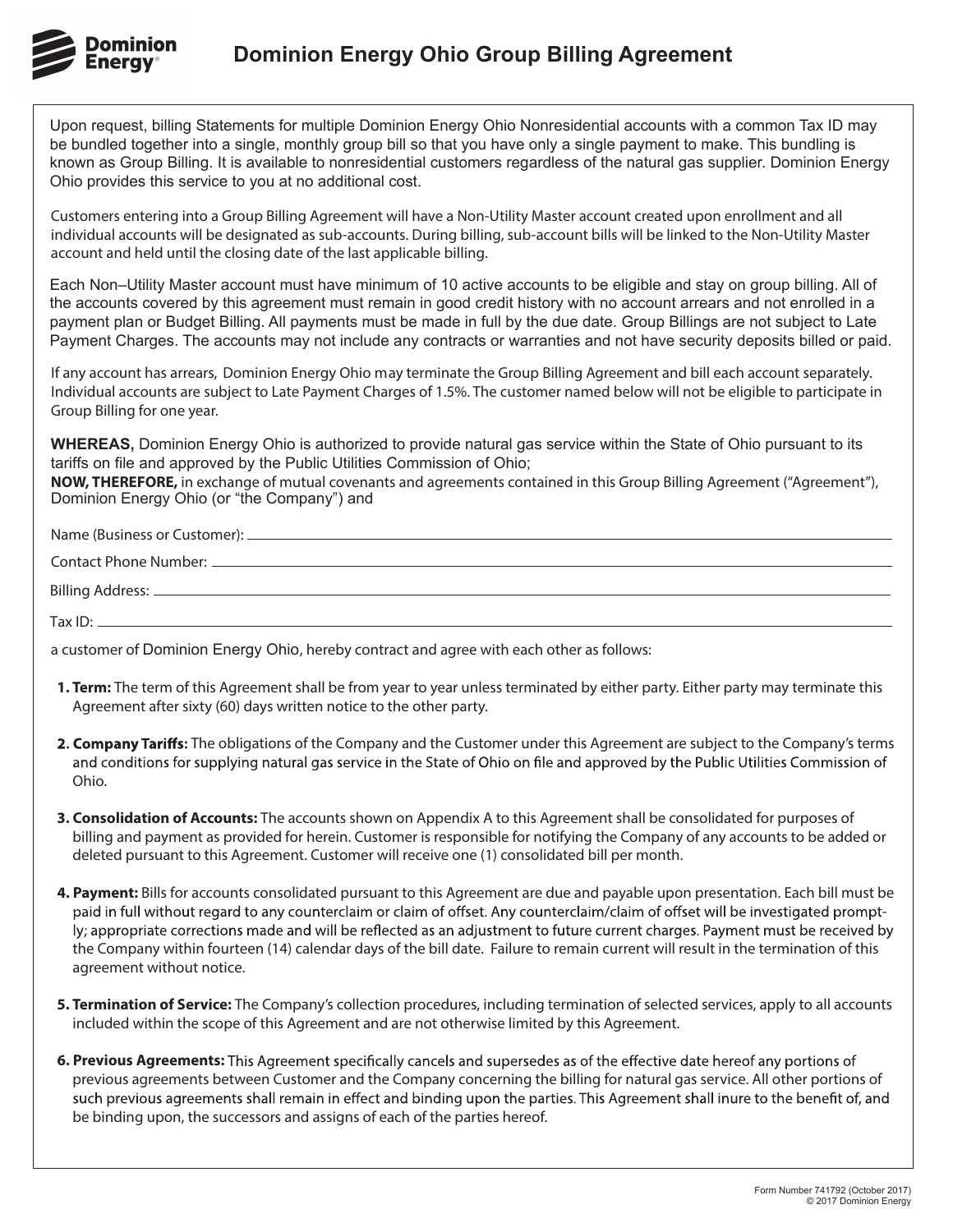

## **Dominion Energy Ohio Group Billing Agreement**

To accept this Group Billing Agreement, please sign below and return all pages of the completed form via your preferred method: • By Fax: 1-844-211-0619

- By Scan/email: OhioConsolidatedBatteryBilling@dominionenergy.com
- By Mail: Dominion Energy Ohio Attention Consolidated Billing, P.O. Box 5759, Cleveland, OH 44101

Contact Name (print) Signature

Position Contact Phone # Date